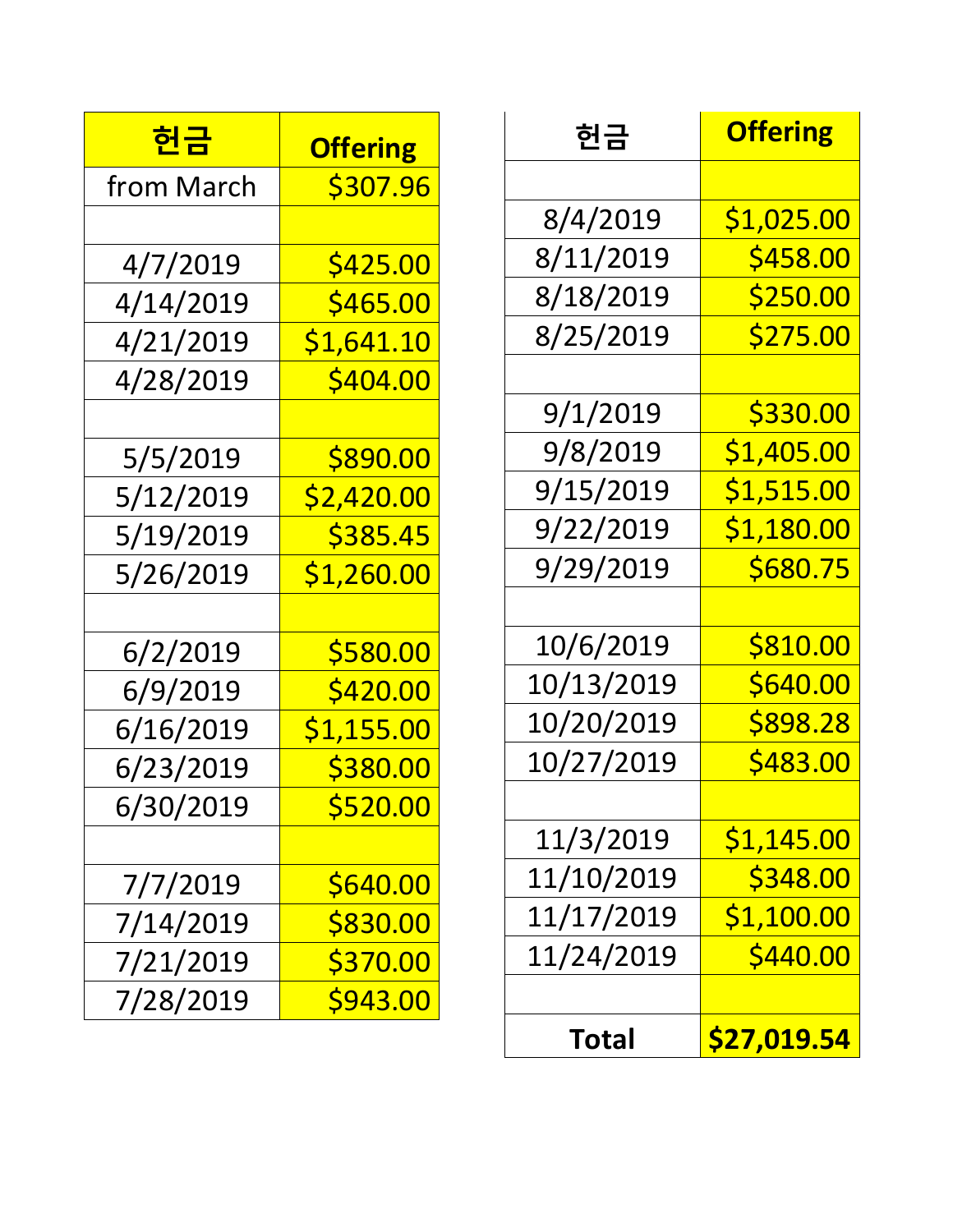|                           |                            | 지출<br><b>Expenses</b>                       |                                                 |                 |                                  |
|---------------------------|----------------------------|---------------------------------------------|-------------------------------------------------|-----------------|----------------------------------|
| Date of<br><b>Receipt</b> | <b>Vendor</b>              | <b>Description</b>                          | <b>Budget Line Item</b>                         | <b>Expenses</b> | <b>Requested</b><br>by or Pay to |
| 12/31/2018                | Bank                       | Fee                                         | Professional fees                               | \$37.99         | <b>RBC</b>                       |
| 1/31/2019                 | <b>Bank</b>                | Fee                                         | Professional fees                               | \$36.61         | <b>RBC</b>                       |
| 2/28/2019                 | <b>Bank</b>                | Fee                                         | Professional fees                               | \$30.18         | <b>RBC</b>                       |
| 3/18/19                   | Kim's Mart                 | Food                                        | Ministry_Hospitality/Others                     | \$27.99         | Peter Yoon                       |
| 3/31/19                   | <b>Freshslice Pizza</b>    | Pizza(\$130.99-Reward \$100.00)             | Ministry Hospitality/Others                     | \$30.99         | Peter Yoon                       |
| 3/31/19                   | Save on Foods              | Soda                                        | Ministry_Hospitality/Others                     | \$9.18          | Peter Yoon                       |
| 3/31/2019                 | <b>Bank</b>                | Fee                                         | Professional fees                               | \$25.84         | <b>RBC</b>                       |
|                           |                            |                                             |                                                 |                 |                                  |
| 4/06/19                   | Costco                     | Food for Exam Care Package                  | Ministry_Hospitality/Others                     | \$142.68        | Peter Yoon                       |
| 4/01/19                   | <b>VST</b>                 | Facilities_Rent_April                       | Facilities_Rent/Occupancy costs                 | \$800.00        | <b>VST</b>                       |
| 1/16/19                   | <b>Zoom Communications</b> | Video Conference (U\$14.99)                 | Office supplies and expenses                    | \$20.59         | Albert Jeong                     |
| 4/14/19                   | Albert Jeong               | Internet Ministry Honorarium(Jan)           | Education and training for staff and volunteers | \$100.00        | Albert Jeong                     |
| 2/16/19                   | Zoom Communications        | Video Conference (U\$14.99)                 | Office supplies and expenses                    | \$20.41         | Albert Jeong                     |
| 4/14/19                   | Albert Jeong               | Internet Ministry Honorarium(Feb)           | Education and training for staff and volunteers | \$100.00        | Albert Jeong                     |
| 3/16/19                   | Zoom Communications        | Video Conference (U\$14.99)                 | Office supplies and expenses                    | \$20.46         | Albert Jeong                     |
| 4/14/19                   | Albert Jeong               | <b>Internet Ministry</b><br>Honorarium(Mar) | Education and training for staff and volunteers | \$100.00        | Albert Jeong                     |
| 4/14/19                   | Dollar 'N Plus             | Craft for Kids                              | Purchased supplies                              | \$4.47          | Peter Yoon                       |
| 4/19/19                   | Costco                     | Food                                        | Ministry_Hospitality/Others                     | \$105.99        | Peter Yoon                       |
| 4/21/19                   | Dollar 'N Plus             | Craft for Kids                              | Purchased supplies                              | \$16.12         | Peter Yoon                       |
| 4/27/19                   | Kim's Mart                 | Food                                        | Ministry_Hospitality/Others                     | \$16.97         | Peter Yoon                       |
| 4/15/19                   | <b>Compass Notary</b>      | Notarization                                | Professional and consulting fees                | \$50.40         | Peter Yoon                       |
| 4/15/19                   | Freedom Mobile             | Cell Phone                                  | Occupancy costs                                 | \$53.76         | Peter Yoon                       |
| 4/17/19                   | Park Georgia Insurance     | Insurance                                   | Occupancy costs                                 | \$55.96         | Peter Yoon                       |
| 4/21/2019                 | UGM                        | <b>Easter Meals</b>                         | Mission/Outreach                                | \$186.10        | UGM                              |
| 4/21/2019                 | Jenny Yoon                 | <b>Mission Trip</b>                         | Mission/Outreach                                | \$500.00        | Jenny Yoon                       |
| 4/23/2019                 | <b>IACD</b>                | April                                       | Mission/Outreach                                | \$100.00        | <b>IACD</b>                      |
| 4/23/19                   | <b>Uber Conference</b>     | <b>Conference Calling</b>                   | Occupancy costs                                 | \$16.80         | Peter Yoon                       |
| 4/23/18                   | <b>ICBC</b>                | Insurance                                   | Travel and vehicle expenses                     | \$123.43        | Peter Yoon                       |
| 4/30/2019                 | Bank                       | Fee                                         | Professional fees                               | \$34.99         | <b>RBC</b>                       |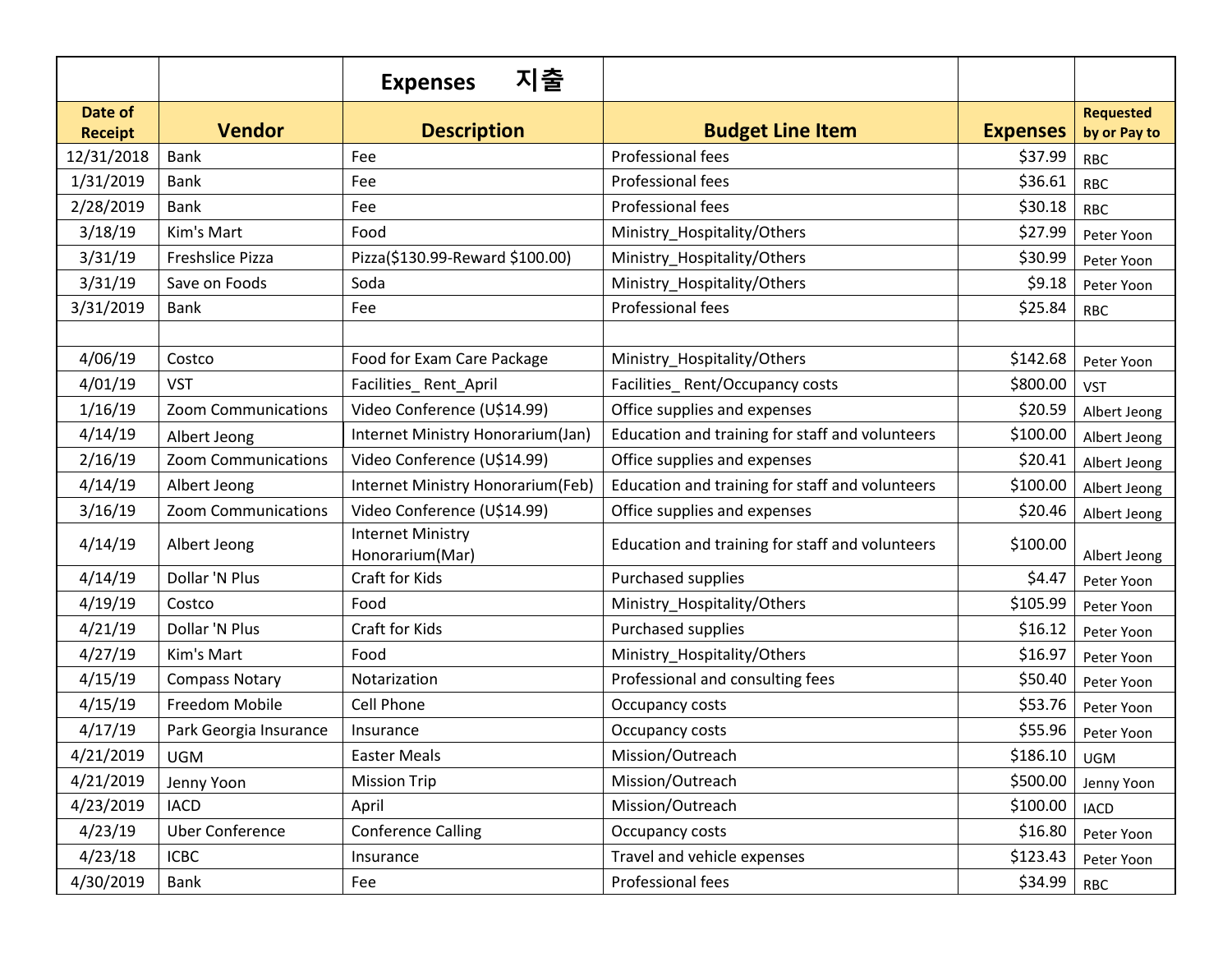| Date of<br><b>Receipt</b> | Vendor                    | <b>Description</b>              | <b>Budget Line Item</b>                         | <b>Expenses</b> | <b>Requested</b><br>by or Pay to |
|---------------------------|---------------------------|---------------------------------|-------------------------------------------------|-----------------|----------------------------------|
| 5/01/19                   | <b>VST</b>                | Facilities_Rent_May             | Facilities_Rent/Occupancy costs                 | \$800.00        | <b>VST</b>                       |
| 4/28/19                   | <b>Freshslice Pizza</b>   | Pizza(\$148.39-Reward \$100.00) | Ministry_Hospitality/Others                     | \$48.39         | Peter Yoon                       |
| 5/01/19                   | Costco                    | Food                            | Ministry_Hospitality/Others                     | \$45.54         | Peter Yoon                       |
| 5/7/2019                  | Albert Youn Jeong         | April                           | <b>Internet Ministry Honorarium</b>             | \$100.00        | Albert Jeong                     |
| 5/09/19                   | The Source                | <b>Dual Connecter</b>           | Office supplies and expenses                    | \$4.44          | Peter Yoon                       |
| 5/15/19                   | Han Kook Meat             | Food                            | Ministry Hospitality/Others                     | \$73.80         | Peter Yoon                       |
| 5/15/19                   | London Drugs              | Soda                            | Ministry_Hospitality/Others                     | \$11.50         | Peter Yoon                       |
| 5/11/19                   | Evo Car Sharing           | Car                             | Travel and vehicle expenses                     | \$35.82         | Peter Yoon                       |
| 5/19/19                   | Save On Foods             | Cake                            | Ministry_Hospitality/Others                     | \$18.99         | Peter Yoon                       |
| 5/20/2019                 | <b>IACD</b>               | May                             | Mission/Outreach                                | \$100.00        | <b>IACD</b>                      |
| 5/21/2019                 | Albert Youn Jeong         | May                             | <b>Internet Ministry Honorarium</b>             | \$100.00        | Albert Jeong                     |
| 5/21/19                   | Kim's Mart                | Food/Rice                       | Ministry Hospitality/Others                     | \$27.99         | Peter Yoon                       |
| 5/24/19                   | Westward Ho               | Restaurant                      | Education and training for staff and volunteers | \$40.65         | Peter Yoon                       |
| 5/24/19                   | Wholesale club            | Bowl                            | Ministry_Hospitality/Others                     | \$17.41         | Peter Yoon                       |
| 5/15/19                   | Freedom Mobile            | Cell Phone                      | Occupancy costs                                 | \$53.98         | Peter Yoon                       |
| 5/17/19                   | Park Georgia Insurance    | Insurance                       | Occupancy costs                                 | \$55.96         | Peter Yoon                       |
| 5/18/19                   | Best Buy                  | Mic                             | Purchased supplies                              | \$61.90         | Peter Yoon                       |
| 5/23/18                   | <b>ICBC</b>               | Insurance                       | Travel and vehicle expenses                     | \$123.43        | Peter Yoon                       |
| 5/23/18                   | <b>Uber Conference</b>    | <b>Conference Calling</b>       | Occupancy costs                                 | \$16.80         | Peter Yoon                       |
| 5/26/18                   | Dollar 'N Plus            | Craft for Kids                  | Purchased supplies                              | \$10.05         | Peter Yoon                       |
| 5/30/2019                 | <b>Bank</b>               | Fee                             | Professional fees                               | \$27.32         | <b>RBC</b>                       |
|                           |                           |                                 |                                                 |                 |                                  |
| 6/01/19                   | <b>VST</b>                | Facilities_Rent_June            | Facilities_Rent/Occupancy costs                 | \$800.00        | <b>VST</b>                       |
| 6/13/19                   | Cherry Hill Valero        | Gas (U\$ 40.65/1.34)            | Travel and vehicle expenses 총회참석                | \$54.47         | Peter Yoon                       |
| 6/13/19                   | <b>AVIS</b>               | Rent a car (U\$118.69/1.34)     | Travel and vehicle expenses 총회참석                | \$159.04        | Peter Yoon                       |
| 6/16/19                   | Dollar 'N Plus            | Craft for Kids                  | Purchased supplies                              | \$7.81          | Peter Yoon                       |
| 6/16/19                   | Freshslice Pizza          | Pizza(\$131.47-Reward \$100.00) | Ministry_Hospitality/Others                     | \$31.47         | Peter Yoon                       |
| 6/16/19                   | Freshslice Pizza          | Pizza                           | Ministry Hospitality/Others                     | \$26.22         | Peter Yoon                       |
| 6/16/19                   | <b>Shoppers Drug Mart</b> | Soda                            | Ministry Hospitality/Others                     | \$6.63          | Peter Yoon                       |
| 6/15/19                   | Freedom Mobile            | Cell Phone                      | Occupancy costs                                 | \$53.76         | Peter Yoon                       |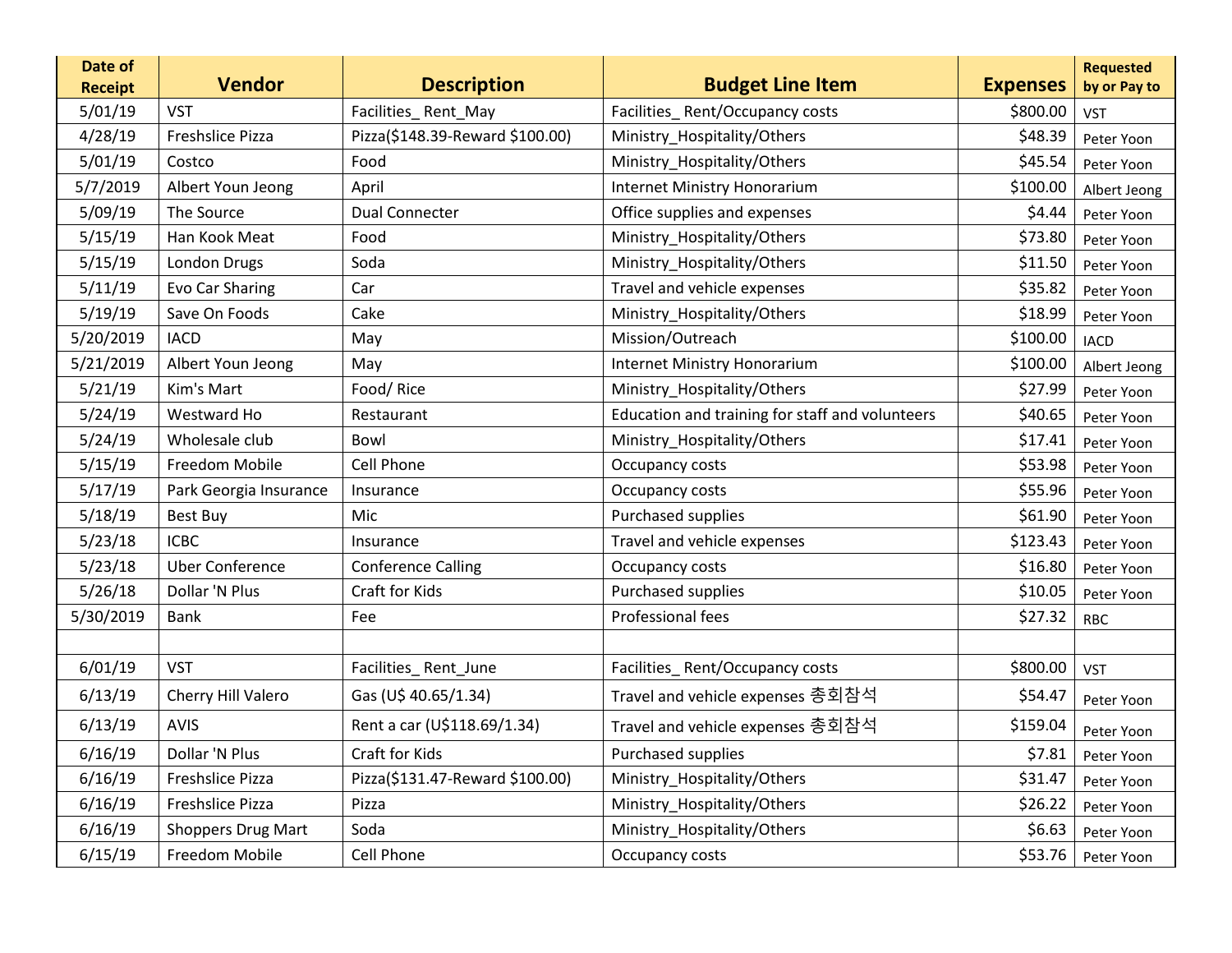| Date of<br><b>Receipt</b> | <b>Vendor</b>                     | <b>Description</b>              | <b>Budget Line Item</b>                         | <b>Expenses</b> | <b>Requested</b><br>by or Pay to |
|---------------------------|-----------------------------------|---------------------------------|-------------------------------------------------|-----------------|----------------------------------|
| 6/14/19                   | Costco                            | Food                            | Ministry Hospitality/Others                     | \$30.31         | Peter Yoon                       |
| 6/17/2019                 | <b>KMA</b>                        | 목사회체육대회                         | Outreach                                        | \$100.00        | <b>KMA</b>                       |
| 6/20/19                   | <b>Freshslice Pizza</b>           | Pizza(\$177.77-Reward \$100.00) | Ministry Hospitality/Others                     | \$77.77         | Peter Yoon                       |
| 6/24/19                   | <b>ABC Store</b>                  | Stationery                      | Office supplies                                 | \$5.87          | Peter Yoon                       |
| 6/17/19                   | Park Georgia Insurance            | Insurance                       | Occupancy costs                                 | \$55.96         | Peter Yoon                       |
| 6/23/18                   | <b>ICBC</b>                       | Insurance                       | Travel and vehicle expenses                     | \$123.43        | Peter Yoon                       |
| 6/23/18                   | <b>Uber Conference</b>            | <b>Conference Calling</b>       | Occupancy costs                                 | \$16.80         | Peter Yoon                       |
| 6/26/2019                 | Victor Yoo & Co.                  | 회계사 1/2 of \$1470               | Professional fees                               | \$735.00        | Victor Yoo &<br>Co.              |
| 6/27/19                   | Wholesale club                    | Bowl, containers                | Ministry_Hospitality/Others                     | \$53.86         | Peter Yoon                       |
| 6/28/19                   | HanKook Meat                      | Food                            | Ministry_Hospitality/Others                     | \$48.84         | Peter Yoon                       |
| 6/29/19                   | <b>Williams Foos</b><br>Equipment | <b>Foos Equipment</b>           | Ministry_Hospitality/Others                     | \$90.96         | Peter Yoon                       |
| 6/29/2019                 | <b>IACD</b>                       | June                            | Mission/Outreach                                | \$100.00        | <b>IACD</b>                      |
| 6/29/2019                 | Albert Youn Jeong                 | June                            | <b>Internet Ministry Honorarium</b>             | \$100.00        | Albert Jeong                     |
| 6/30/2019                 | <b>WBA</b>                        | 지방회 헌금                          | Mission/Outreach                                | \$310.18        | <b>WBA</b>                       |
| 6/30/2019                 | <b>CNBC</b>                       | CP 헌금                           | Mission/Outreach                                | \$310.18        | <b>CNBC</b>                      |
| 6/30/2019                 | <b>Bank</b>                       | Fee                             | Professional fees                               | \$43.33         | <b>RBC</b>                       |
|                           |                                   |                                 |                                                 |                 |                                  |
| 7/01/19                   | <b>VST</b>                        | Facilities_Rent_July            | Facilities_Rent/Occupancy costs                 | \$800.00        | <b>VST</b>                       |
| 7/03/19                   | <b>BC Ferries</b>                 | Ferry (Mission trip Comox)      | Travel and vehicle expenses                     | \$111.45        | Peter Yoon                       |
| 7/06/19                   | <b>BC Ferries</b>                 | Ferry (Mission trip Comox)      | Travel and vehicle expenses                     | \$111.45        | Peter Yoon                       |
| 7/04/19                   | Costco                            | Foods (Mission trip Comox)      | Education and training for staff and volunteers | \$78.33         | Peter Yoon                       |
| 7/04/19                   | Home Depot                        | Charcoal (Mission trip Comox)   | Education and training for staff and volunteers | \$21.27         | Peter Yoon                       |
| 7/04/19                   | Gasngo                            | Gas (Mission trip Comox)        | Travel and vehicle expenses                     | \$14.88         | Peter Yoon                       |
| 7/05/19                   | Shell                             | Gas (Mission trip Comox)        | Travel and vehicle expenses                     | \$65.57         | Peter Yoon                       |
| 7/06/19                   | Chevron                           | Gas (Mission trip Comox)        | Travel and vehicle expenses                     | \$19.97         | Peter Yoon                       |
| 7/06/19                   | Kim's Korean BBQ                  | Meals (Mission trip Comox)      | Education and training for staff and volunteers | \$120.29        | Peter Yoon                       |
| 6/29/19                   | T & T Supermarket                 | Foods                           | Ministry_Hospitality/Others                     | \$7.53          | Peter Yoon                       |
| 7/08/19                   | <b>BC Parks</b>                   | Camping site                    | Education and training for staff and volunteers | \$86.30         | Peter Yoon                       |
| 7/08/19                   | <b>BC Parks</b>                   | Camping site                    | Education and training for staff and volunteers | \$46.30         | Peter Yoon                       |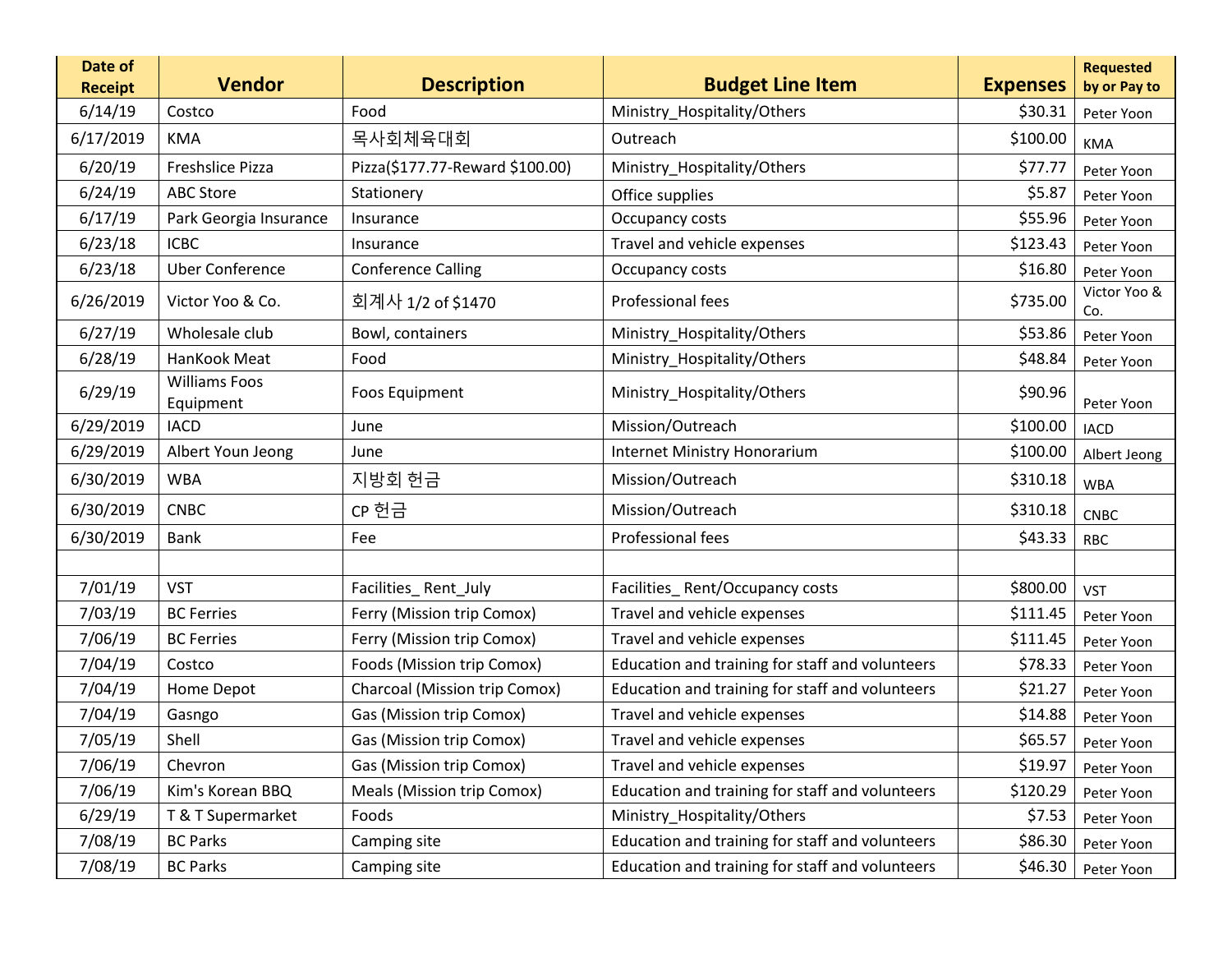| Date of<br><b>Receipt</b> | <b>Vendor</b>              | <b>Description</b>                          | <b>Budget Line Item</b>                         | <b>Expenses</b> | <b>Requested</b><br>by or Pay to |
|---------------------------|----------------------------|---------------------------------------------|-------------------------------------------------|-----------------|----------------------------------|
| 6/29/19                   | <b>BC Ferries</b>          | Ferry Reservation (Mission trip<br>Comox)   | Travel and vehicle expenses                     | \$10.00         | Peter Yoon                       |
| 6/29/19                   | <b>BC</b> Ferries          | Ferry Reservation (Mission trip<br>Comox)   | Travel and vehicle expenses                     | \$10.00         | Peter Yoon                       |
| 6/29/19                   | <b>BC Ferries</b>          | Ferry Reservation (Mission trip<br>Comox)   | Travel and vehicle expenses                     | \$17.00         | Peter Yoon                       |
| 6/29/19                   | <b>BC Ferries</b>          | Ferry Reservation (Mission trip<br>Comox)   | Travel and vehicle expenses                     | \$17.00         | Peter Yoon                       |
| 7/10/19                   | <b>BC Registries</b>       | <b>BC Society Annual Report</b>             | Professional fees                               | \$40.00         | <b>BC Registries</b>             |
| 7/12/19                   | <b>BC Registries</b>       | Society Name serch                          | Professional fees                               | \$31.50         | <b>BC Registries</b>             |
| 7/13/19                   | <b>BC Registries</b>       | <b>Change Society Name</b>                  | Professional fees                               | \$50.00         | <b>BC Registries</b>             |
| 7/13/2019                 | Paul cho                   | Ministry Honorarium                         | Ministry Honorarium                             | \$600.00        | Paul Cho                         |
| 7/08/19                   | Canada Post                | Stamp                                       | Office supplies                                 | \$2.00          | Peter Yoon                       |
| 7/18/19                   | Kim's Mart                 | Foods                                       | Ministry Hospitality: Others                    | \$47.96         | Peter Yoon                       |
| 7/18/19                   | <b>Coastcaptal Savings</b> | Membership fee                              | Interest and bank charges                       | \$5.00          | Peter Yoon                       |
| 7/20/19                   | A&W                        | <b>Drink</b>                                | Ministry Hospitality: Others                    | \$7.95          | Peter Yoon                       |
| 7/18/19                   | Asap Cheques               | <b>Cheque Printing</b>                      | Professional fees (accounting)                  | \$116.31        | Peter Yoon                       |
| 7/15/19                   | Freedom Mobile             | Cell Phone                                  | Occupancy costs                                 | \$54.43         | Peter Yoon                       |
| 7/17/19                   | Park Georgia Insurance     | Insurance                                   | Occupancy costs                                 | \$55.96         | Peter Yoon                       |
| 7/23/19                   | <b>ICBC</b>                | Insurance                                   | Travel and vehicle expenses                     | \$123.43        | Peter Yoon                       |
| 7/23/19                   | <b>Uber Conference</b>     | <b>Conference Calling</b>                   | Occupancy costs                                 | \$16.80         | Peter Yoon                       |
| 7/11/19                   | Christianbook.com          | Books (U\$53.04/1.32=69.81)                 | Education and training for staff and volunteers | \$69.81         | Peter Yoon                       |
| 7/24/19                   | Musician's Friend          | Wireless Mic Set<br>(U\$200.40/1.32=263.76) | Purchased supplies                              | \$263.76        | Peter Yoon                       |
| 7/29/2019                 | Albert Youn Jeong          | July                                        | <b>Internet Ministry Honorarium</b>             | \$100.00        | Albert Jeong                     |
| 7/30/2019                 | <b>Bank</b>                | Fee                                         | Professional fees                               | \$34.07         | <b>RBC</b>                       |
|                           |                            |                                             |                                                 |                 |                                  |
| 8/01/19                   | <b>VST</b>                 | Facilities_Rent_August                      | Facilities_Rent/Occupancy costs                 | \$800.00        | <b>VST</b>                       |
| 8/07/19                   | <b>VST</b>                 | Facilities_Rent_Sep                         | Facilities_Rent/Occupancy costs                 | \$620.00        | <b>VST</b>                       |
| 8/9/2019                  | Yangsup Lee                | Ministry Expences/ 3 Month                  | <b>Ministry Expences</b>                        | \$671.88        | Yangsup Lee                      |
| 7/28/19                   | Save-on Food               | Juice for Lord Supper and salad             | Ministry Hospitality: Others                    | \$8.68          | Peter Yoon                       |
| 8/04/19                   | Freshslice Pizza           | Pizza(\$96.14-Reward \$60.00)               | Ministry_Hospitality/Others                     | \$36.14         | Peter Yoon                       |
| 8/04/19                   | <b>Shoppers Drug Mart</b>  | Soda                                        | Ministry_Hospitality/Others                     | \$6.63          | Peter Yoon                       |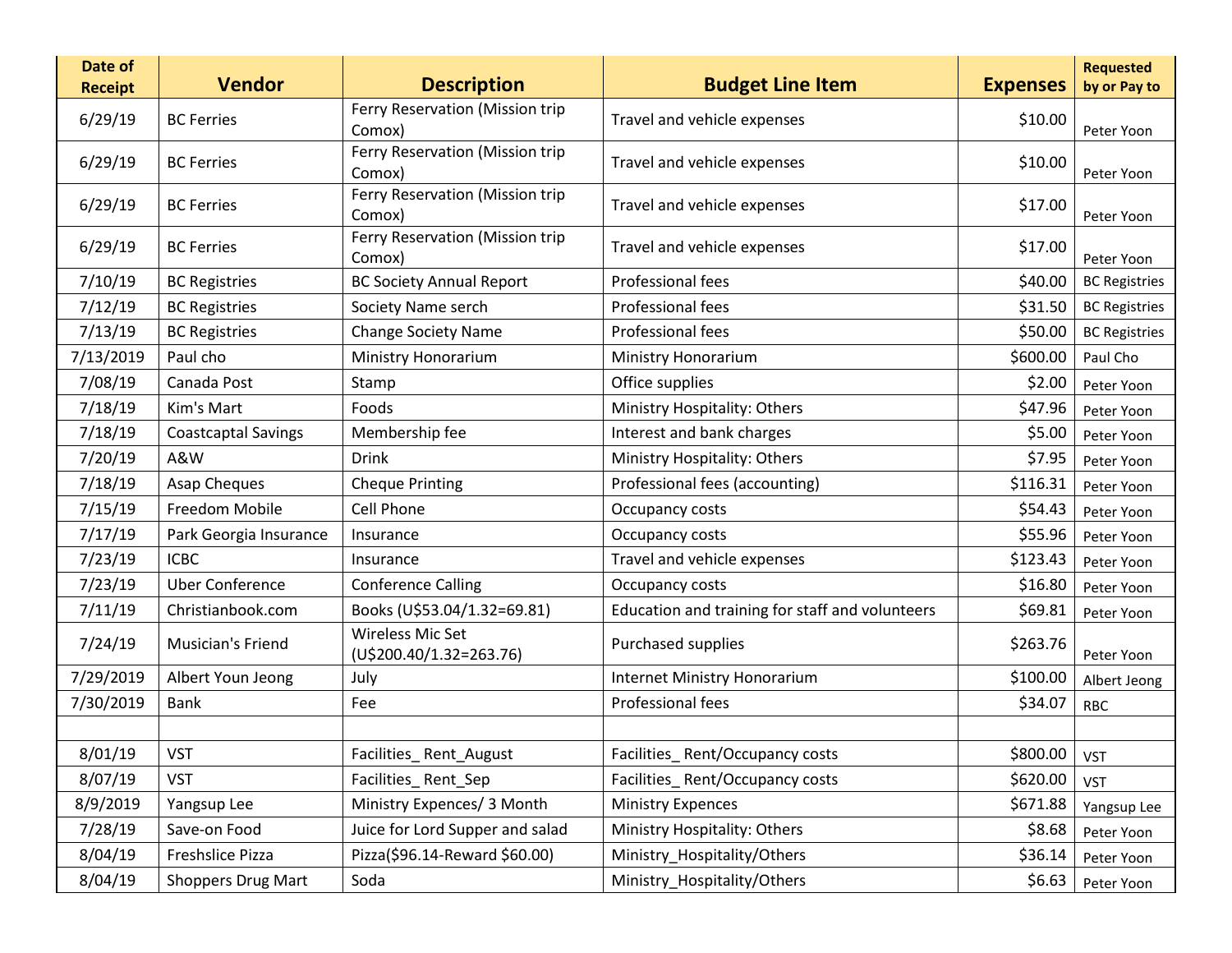| Date of<br><b>Receipt</b> | <b>Vendor</b>                         | <b>Description</b>               | <b>Budget Line Item</b>                         | <b>Expenses</b> | <b>Requested</b><br>by or Pay to |
|---------------------------|---------------------------------------|----------------------------------|-------------------------------------------------|-----------------|----------------------------------|
| 8/11/19                   | <b>Shoppers Drug Mart</b>             | Soda                             | Ministry_Hospitality/Others                     | \$6.63          | Peter Yoon                       |
| 8/11/19                   | <b>Freshslice Pizza</b>               | Pizza(\$110.84-Reward \$60.00)   | Ministry_Hospitality/Others                     | \$50.84         | Peter Yoon                       |
| 8/18/19                   | Han Kook Meat                         | Pork for Camping                 | Ministry_Hospitality/Others                     | \$74.35         | Peter Yoon                       |
| 8/19/19                   | <b>Cultus Lake Provincial</b><br>Park | Extra Car                        | Travel and vehicle expenses                     | \$24.00         | Peter Yoon                       |
| 8/19/19                   | <b>Cultus Lake Provincial</b><br>Park | Extra Car                        | Travel and vehicle expenses                     | \$24.00         | Peter Yoon                       |
| 8/19/19                   | <b>Cultus Lake Provincial</b><br>Park | Wood                             | Travel and vehicle expenses                     | \$22.00         | Peter Yoon                       |
| 8/19/2019                 | <b>CCN</b>                            | <b>Rent Aug</b>                  | Rent Aug                                        | \$300.00        | <b>CCN</b>                       |
| 8/19/2019                 | <b>CCN</b>                            | Rent Sep                         | <b>Rent Sep</b>                                 | \$600.00        | <b>CCN</b>                       |
| 8/23/19                   | Superstore                            | Juice for Lord Supper and Napkin | Ministry Hospitality: Others                    | \$18.97         | Peter Yoon                       |
| 8/23/19                   | Mackay's                              | <b>Calgary Mission Food</b>      | Education and training for staff and volunteers | \$34.25         | Peter Yoon                       |
| 8/25/19                   | Sandong Banjeom                       | <b>Calgary Mission Food</b>      | Education and training for staff and volunteers | \$176.20        | Peter Yoon                       |
| 8/25/19                   | <b>Starbucks</b>                      | <b>Calgary Mission Food</b>      | Education and training for staff and volunteers | \$15.80         | Peter Yoon                       |
| 8/26/19                   | Starbucks                             | <b>Calgary Mission Food</b>      | Education and training for staff and volunteers | \$10.92         | Peter Yoon                       |
| 8/29/19                   | Costco                                | Plate etc                        | Ministry Hospitality: Others                    | \$70.40         | Peter Yoon                       |
| 8/30/19                   | <b>Wholesale Club</b>                 | Gatorade for Mission etc         | Ministry Hospitality: Others                    | \$64.29         | Peter Yoon                       |
| 8/15/19                   | Freedom Mobile                        | Cell Phone                       | Occupancy costs                                 | \$64.96         | Peter Yoon                       |
| 8/17/19                   | Park Georgia Insurance                | Insurance                        | Occupancy costs                                 | \$55.96         | Peter Yoon                       |
| 8/23/19                   | <b>ICBC</b>                           | Insurance                        | Travel and vehicle expenses                     | \$123.43        | Peter Yoon                       |
| 8/23/19                   | <b>Uber Conference</b>                | <b>Conference Calling</b>        | Occupancy costs                                 | \$16.80         | Peter Yoon                       |
| 8/31/19                   | Amazon                                | Cultery                          | Ministry Hospitality: Others                    | \$19.52         | Peter Yoon                       |
| 8/31/19                   | Prime Cable                           | Cable & Charing Station          | Purchased supplies                              | \$74.24         | Peter Yoon                       |
| 8/02/19                   | Air Canada                            | Air fare/Jaeung Yoon             | Travel and vehicle expenses                     | \$118.78        | Peter Yoon                       |
| 8/04/19                   | Westjet                               | Air fare/Jaeung Yoon             | Travel and vehicle expenses                     | \$142.93        | Peter Yoon                       |
| 8/04/19                   | Air Canada                            | Air fare/Brindley Taylor         | Travel and vehicle expenses                     | \$118.78        | Peter Yoon                       |
| 8/26/19                   | Westjet                               | Air fare/Brindley Taylor         | Travel and vehicle expenses                     | \$72.58         | Peter Yoon                       |
| 8/25/19                   | <b>Metro Pizza Factory</b>            | Pizza                            | Ministry Hospitality: Others                    | \$40.69         | Paul Cho                         |
| 8/30/2019                 | Bank                                  | Fee                              | Professional fees                               | \$21.00         | <b>RBC</b>                       |
|                           |                                       |                                  |                                                 |                 |                                  |
| 9/01/19                   | Dollarama                             | Envelope                         | Office supplies                                 | \$1.69          | Peter Yoon                       |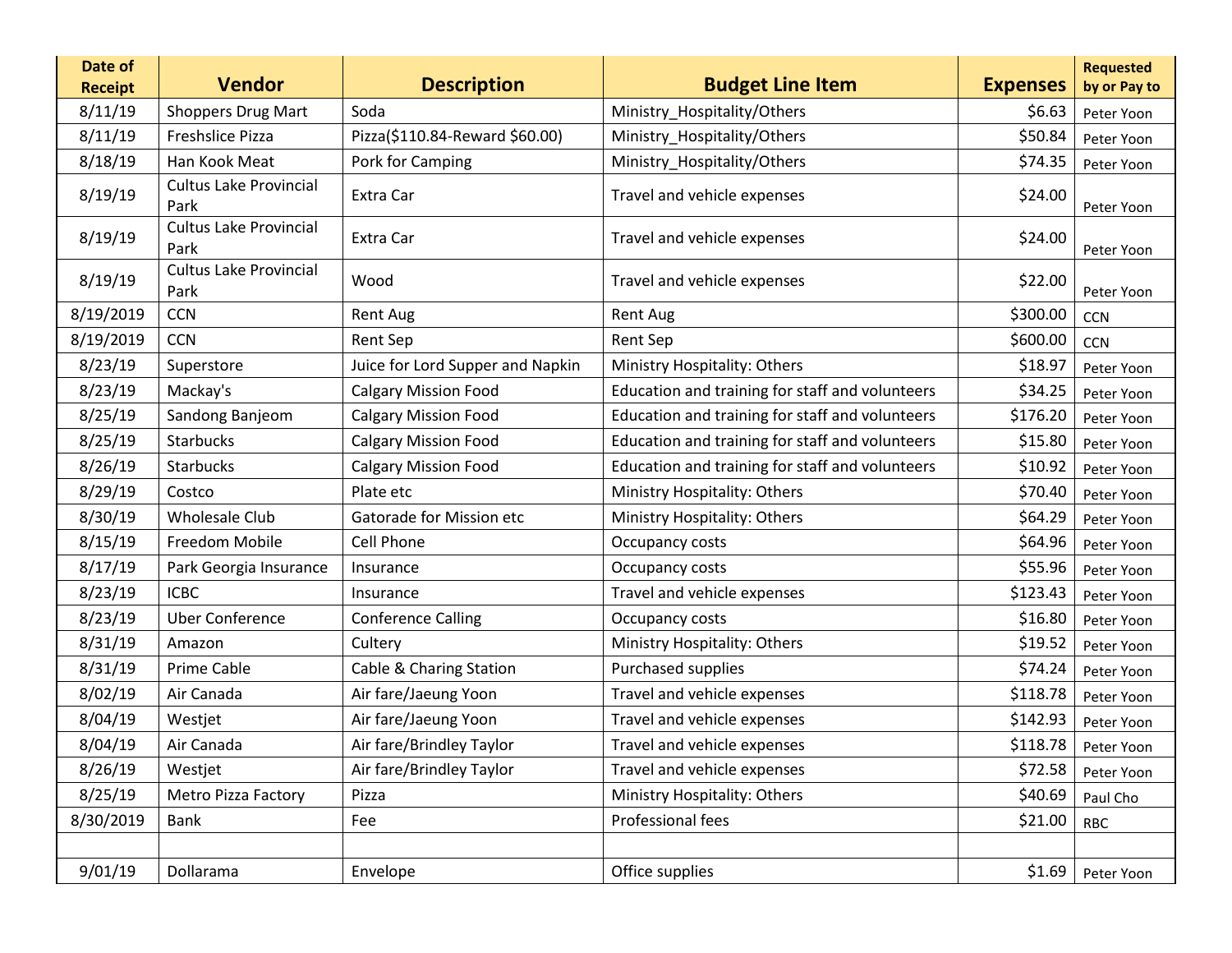| Date of<br><b>Receipt</b> | <b>Vendor</b>              | <b>Description</b>        | <b>Budget Line Item</b>             | <b>Expenses</b> | <b>Requested</b><br>by or Pay to |
|---------------------------|----------------------------|---------------------------|-------------------------------------|-----------------|----------------------------------|
| 9/01/19                   | Superstore                 | Plate and Paint for Kids  | Ministry Hospitality: Others        | \$15.07         | Peter Yoon                       |
| 9/04/19                   | Canada Poat                | Xpost                     | Professional and consulting fees    | \$20.35         | Peter Yoon                       |
| 9/04/19                   | JJ Bean                    | Food                      | Ministry_Hospitality/Others         | \$25.59         | Peter Yoon                       |
| 9/06/19                   | Word of Life Book          | QT Book                   | <b>Education and training</b>       | \$7.97          | Peter Yoon                       |
| 9/08/19                   | Hannam Supermarket         | Rice                      | Ministry_Hospitality/Others         | \$28.99         | Peter Yoon                       |
| 9/12/19                   | Kim's mart                 | Food                      | Ministry_Hospitality/Others         | \$39.91         | Peter Yoon                       |
| 9/14/19                   | <b>Habitat Store</b>       | Hardware                  | Purchased supplies                  | \$1.93          | Peter Yoon                       |
| 9/14/19                   | Safeway                    | Battery etc               | Purchased supplies                  | \$33.11         | Peter Yoon                       |
| 9/15/19                   | Dollarama                  | Wood                      | Craft for Kids                      | \$9.24          | Peter Yoon                       |
| 9/12/19                   | Eddie's                    | <b>Brochure Holders</b>   | Office supplies                     | \$24.19         | Peter Yoon                       |
| 9/17/19                   | Park Georgia Insurance     | Insurance                 | Occupancy costs                     | \$55.96         | Peter Yoon                       |
| 8/18/19                   | Pizza Factory              | Pizza                     | Ministry Hospitality: Others        | \$50.00         | Peter Yoon                       |
| 8/25/19                   | Pizza Factory              | Pizza                     | Ministry Hospitality: Others        | \$50.00         | Peter Yoon                       |
| 9/01/19                   | Pizza Factory              | Pizza                     | Ministry Hospitality: Others        | \$69.00         | Peter Yoon                       |
| 9/29/19                   | <b>Metro Pizza Factory</b> | Pizza                     | Ministry Hospitality: Others        | \$42.21         | Paul Cho                         |
|                           |                            |                           |                                     |                 |                                  |
| 9/14/19                   | Home Depot                 | repair product            | Purchased supplies                  | \$18.45         | Peter Yoon                       |
| 9/20/19                   | Kim's Mart                 | Food, Coffee              | Ministry_Hospitality/Others         | \$45.97         | Peter Yoon                       |
| 9/21/19                   | Costco                     | Coffee Beanetc            | Ministry_Hospitality/Others         | \$74.22         | Peter Yoon                       |
| 9/27/19                   | Hudson's Bay               | Gift for Worship team     | <b>Advertising and Promotion</b>    | \$78.40         | Peter Yoon                       |
| 9/30/19                   | H Mart                     | Food                      | Ministry_Hospitality/Others         | \$24.33         | Peter Yoon                       |
| 9/30/2019                 | <b>Bank</b>                | Fee                       | Professional fees                   | \$19.75         | <b>RBC</b>                       |
|                           |                            |                           |                                     |                 |                                  |
| 10/1/2019                 | <b>CCN</b>                 | Rnet Oct                  | Occupancy costs                     | \$600.00        | CCN                              |
| 10/2/2019                 | Albert Youn Jeong          | Aug. Sep                  | <b>Internet Ministry Honorarium</b> | \$200.00        | Albert Jeong                     |
| 10/04/19                  | Costco                     | Plate                     | Ministry_Hospitality/Others         | \$43.65         | Peter Yoon                       |
| 10/06/19                  | Dollarama                  | Tape etc                  | Purchased supplies                  | \$5.32          | Peter Yoon                       |
| 10/05/19                  | Home Depot                 | repair product            | Purchased supplies                  | \$70.34         | Peter Yoon                       |
| 9/03/19                   | Costco                     | Deodorant & Dispenser kit | Purchased supplies                  | \$132.14        | Peter Yoon                       |
| 9/15/19                   | Freedom Mobile             | Cell Phone                | Occupancy costs                     | \$65.41         | Peter Yoon                       |
| 9/23/19                   | <b>ICBC</b>                | Insurance                 | Travel and vehicle expenses         | \$123.43        | Peter Yoon                       |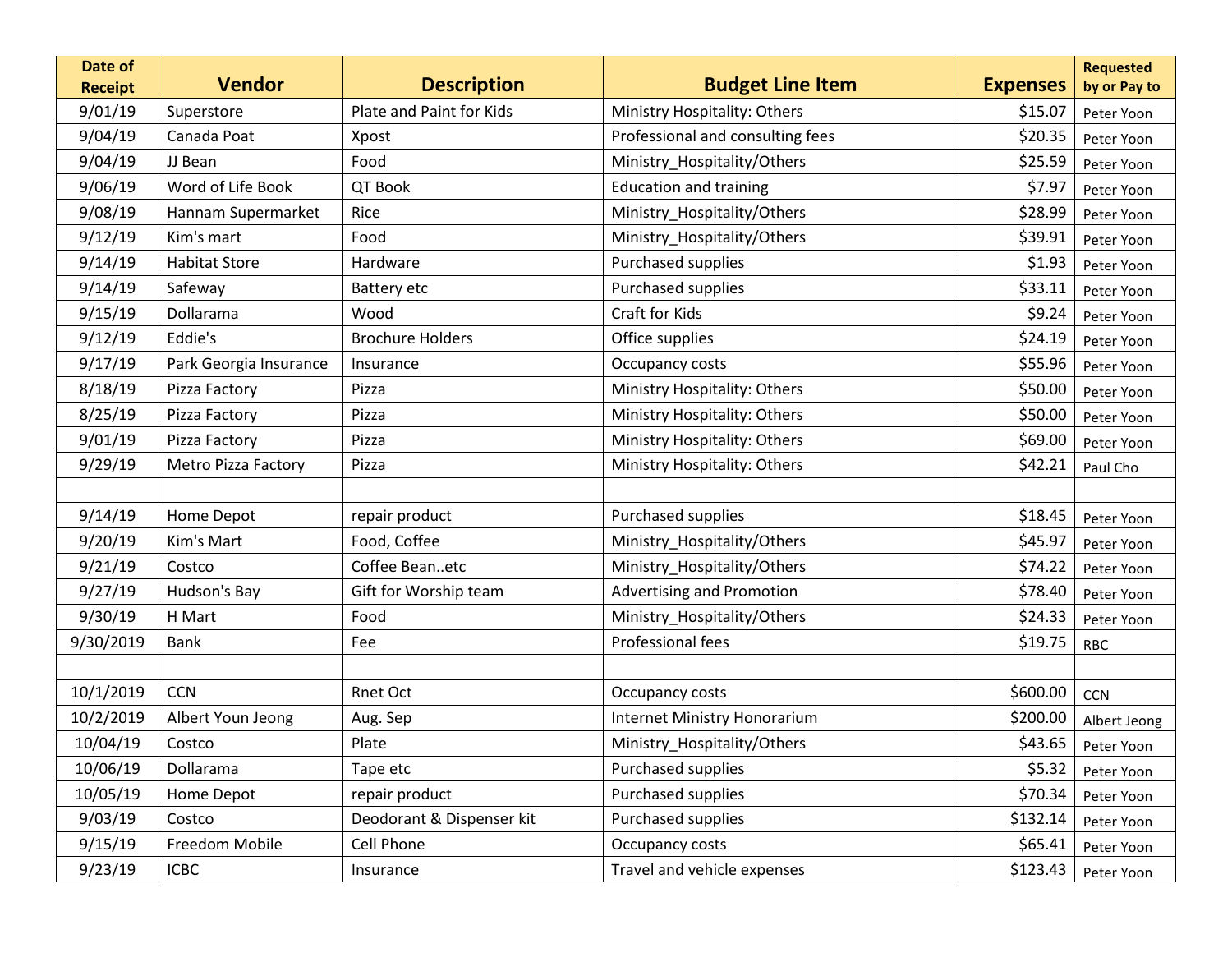| Date of<br><b>Receipt</b> | <b>Vendor</b>           | <b>Description</b>                          | <b>Budget Line Item</b>          | <b>Expenses</b> | <b>Requested</b><br>by or Pay to |
|---------------------------|-------------------------|---------------------------------------------|----------------------------------|-----------------|----------------------------------|
| 9/23/19                   | <b>Uber Conference</b>  | <b>Conference Calling</b>                   | Occupancy costs                  | \$16.80         | Peter Yoon                       |
| 10/10/19                  | Shopper Inc             | Soup Dispenser                              | Purchased supplies               | \$57.11         | Peter Yoon                       |
| 10/08/19                  | Costco                  | Food                                        | Ministry_Hospitality/Others      | \$36.78         | Peter Yoon                       |
| 10/11/19                  | Wholesale Club          | <b>Tray</b>                                 | Ministry_Hospitality/Others      | \$30.21         | Peter Yoon                       |
| 10/12/19                  | Kim's Mart              | Rice                                        | Ministry_Hospitality/Others      | \$27.99         | Peter Yoon                       |
| 10/13/19                  | Dollarama               | Craft                                       | Purchased supplies               | \$12.04         | Peter Yoon                       |
| 10/15/19                  | Freshslice Pizza        | Pizza(\$46.92-Reward \$30.00)               | Ministry_Hospitality/Others      | \$16.92         | Peter Yoon                       |
| 10/16/19                  | Best Buy                | <b>DVD Player</b>                           | Purchased supplies               | \$57.22         | Peter Yoon                       |
| 10/21/19                  | Wal Mart                | <b>Rice Cooker</b>                          | Purchased supplies               | \$56.87         | Peter Yoon                       |
| 10/26/19                  | Ikea                    | Light for Worship                           | Purchased supplies               | \$50.37         | Peter Yoon                       |
| 10/28/19                  | <b>Freshslice Pizza</b> | Pizza(\$47.65-Reward \$30.00)               | Ministry_Hospitality/Others      | \$17.65         | Peter Yoon                       |
| 10/31/19                  | Costco                  | Plate                                       | Ministry_Hospitality/Others      | \$14.55         | Peter Yoon                       |
| 11/02/19                  | Kim's Mart              | Food                                        | Ministry Hospitality/Others      | \$12.99         | Peter Yoon                       |
| 10/15/19                  | Freedom Mobile          | Cell Phone                                  | Occupancy costs                  | \$65.18         | Peter Yoon                       |
| 10/23/19                  | <b>ICBC</b>             | Insurance                                   | Travel and vehicle expenses      | \$123.43        | Peter Yoon                       |
| 10/23/19                  | <b>Uber Conference</b>  | <b>Conference Calling</b>                   | Occupancy costs                  | \$16.80         | Peter Yoon                       |
| 10/17/19                  | Park Georgia Insurance  | Insurance                                   | Occupancy costs                  | \$77.59         | Peter Yoon                       |
| 10/29/2019                | <b>CCN</b>              | <b>Rent Nov</b>                             | Occupancy costs                  | \$600.00        | CCN                              |
| 10/30/2019                | <b>Bank</b>             | Fee                                         | Professional fees                | \$8.50          | <b>RBC</b>                       |
|                           |                         |                                             |                                  |                 |                                  |
| 11/1/2019                 | <b>VST</b>              | <b>Rent Nov</b>                             | Occupancy costs                  | \$500.00        | <b>VST</b>                       |
| 11/3/2019                 | Albert Jeong            | Oct.                                        | Internet Ministry Honorarium     | \$100.00        | Albert Jeong                     |
| 11/4/2019                 | <b>VZMC</b>             | <b>Mission Concert</b>                      | Mission/Outreach                 | \$300.00        | <b>VZMC</b>                      |
| 9/09/19                   | <b>EMS Korea</b>        | <b>Banner</b><br>Shipping(63,850won/882.44) | Advertising and Promotion        | \$72.39         | Peter Yoon                       |
| 9/26/19                   | <b>EMS Korea</b>        | Banner<br>Shipping(37,000won/882.44)        | <b>Advertising and Promotion</b> | \$41.95         | Peter Yoon                       |
| 10/31/19                  | <b>EMS Korea</b>        | Banner<br>Shipping(39,500won/882.44)        | <b>Advertising and Promotion</b> | \$44.78         | Peter Yoon                       |
| 11/02/19                  | <b>EMS Korea</b>        | Banner<br>Shipping(41,500won/882.44)        | Advertising and Promotion        | \$47.05         | Peter Yoon                       |
| 11/05/19                  | Costco                  | Food                                        | Ministry_Hospitality/Others      | \$12.98         | Peter Yoon                       |